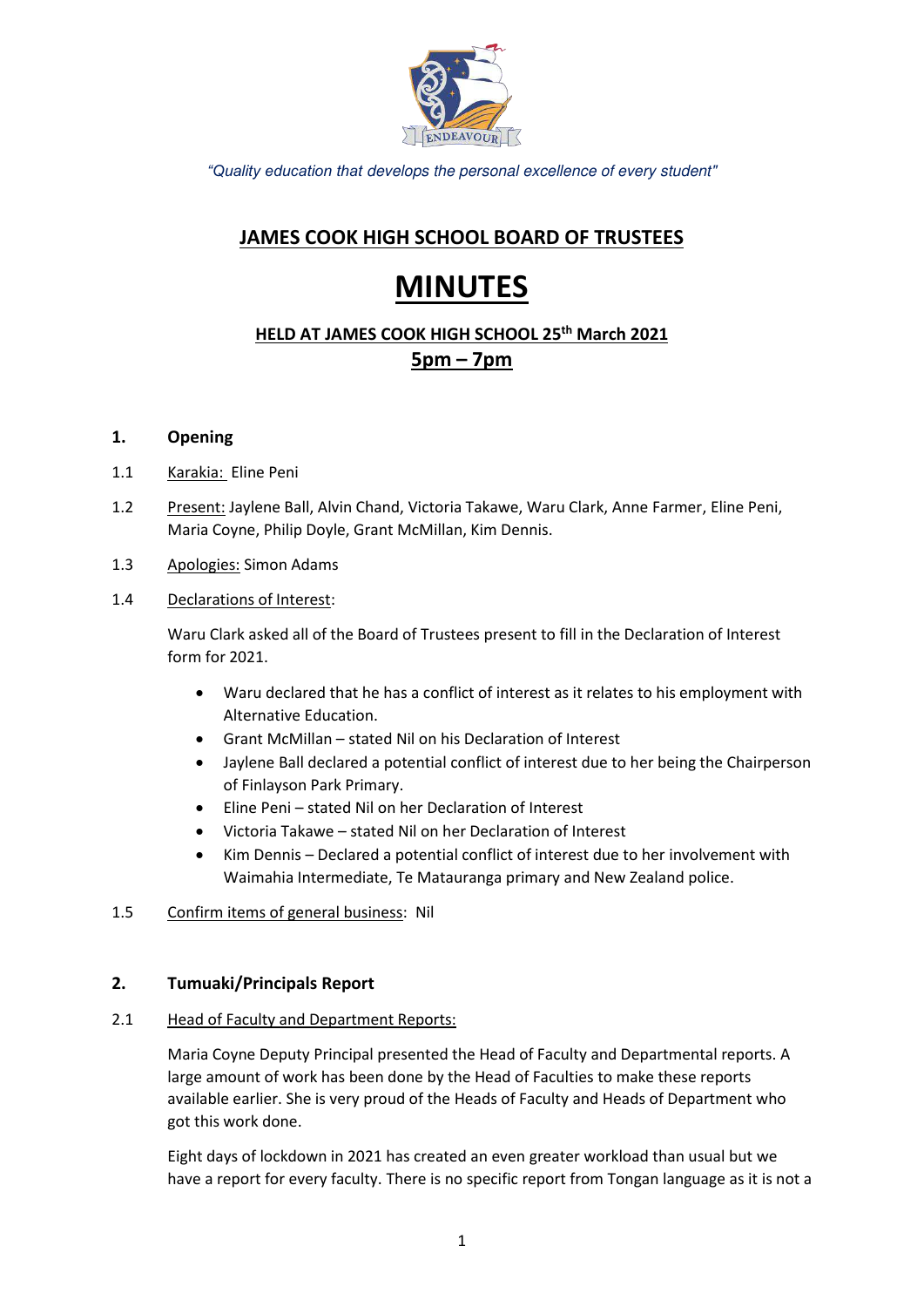faculty but a report will be available at the next meeting. The reports are to be considered by Trustees over the next month. Waru Clark formally requested to Grant McMillan that we receive a faculty report for Alternative Education (AED) by next month's meeting to be included with the other faculty reports. All the reports will be an agenda item for the April Meeting.

Grant McMillan drew the Board's attention to the summary at the front of the reports as the starting point for the Board. Any questions from the board are to be sent to Anne Farmer to collate. Maria Coyne will be back at the next meeting to talk to the reports.

**Action:** Tongan Language and AED reports to be presented at next meeting. Maria Coyne to organise.

**Action:** Board of Trustees to send any questions they have re HoF reports to Anne Farmer to be answered by Senior Leadership Team.

#### 2.2. NCEA Results:

The final results were recently provided by New Zealand Qualifications Authority (NZQA) and the schools National Certificate of Educational Achievement (NCEA) results available within the principal's report were drawn to the attention of the trustees. The Senior Leadership Team are very pleased with the confirmed data. The focus that the team chose regarding year 12 and 13's shows that the focus on achievement for these year levels has really paid off. Please refer to the achievement in NCEA and University Entrance (UE) information presented to the board within the Principals report.

Grant McMillan advised the Board that the question to be focussed on next is how the Board of Trustees and Senior Leadership Team not only maintain our achievement results, but also improve on them next year. Grant McMillan stated that the Senior Leadership Team knows that what they implemented for 2021 works. The challenge is how we continue to move forward with continued progress for the future. The next thing that has to be done is to now dig deeper into the data and analyse the trends and information presented in the data very closely. Maria Coyne advised that going forward in 2021 there was to be a strong focus on this year's year 12 students who did not achieve Level One and also a specific focus on Maori and Pacifica students.

Grant McMillan advised that the Senior Leadership Team need to build capability into staff on how they utilise formative data to inform their teaching and pedagogy. This is going to be a focus for Professional Learning Development going forward. We want to track and encourage high levels of achievement in NCEA and this will be a focus for faculty reviews. The faculties will be encouraged to look at the type of content offered in their courses, how that content is tailored and presented to better encourage further merits and excellences.

Grant McMillan also referred the Board to the data for numeracy and literacy. He believes the overall positive results are because of the past focus within teachers Professional Learning Development and an increase in teacher awareness of how to encourage growth in numeracy and literacy skills. The results confirm that our year 12 and 13 are ahead of the national average for decile 1 to 3 schools.

Waru Clark asked Maria Coyne to ensure that staff are well aware of the school's significant gains and to particularly thank the Head of Faculty's for their inputs in helping to achieve these results.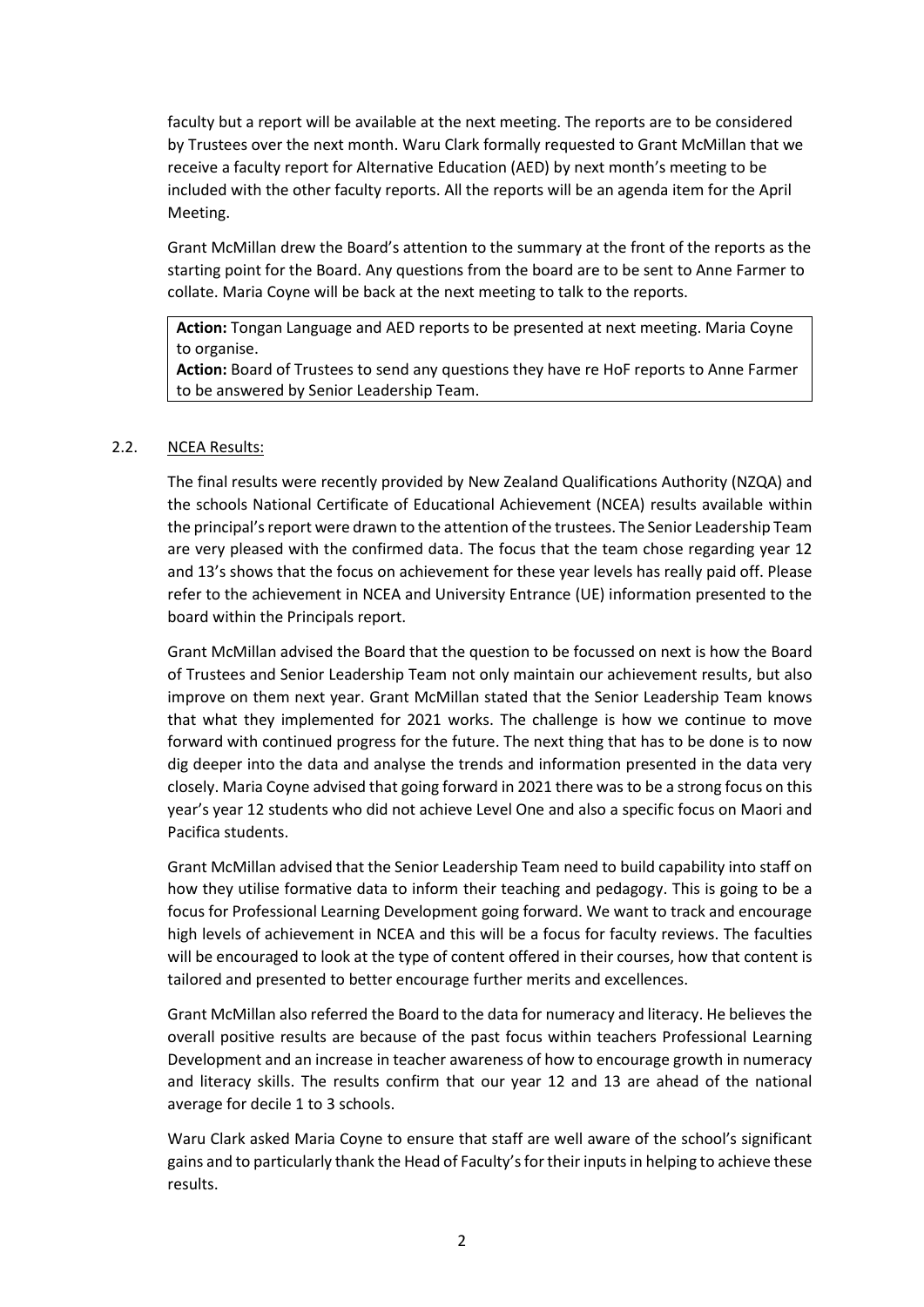**Action:** Maria Coyne to ensure staff and particularly Head of Faculty's were thanked for their work to date.

- 2.3 Junior Curriculum Development: Reports were provided by Maria Coyne for the Board of Trustees to peruse in their own time regarding the teaching of languages in Mainstream classes. She talked to the data provided in these reports and stated that overall the students and teachers are enjoying these courses. In a couple of years, we may need to provide Level One to Three language courses that don't sit within the units, if enthusiasm for these courses is maintained.
- 2.4 NCEA Literacy and Numeracy Requirements: Grant McMillan advised that he has concerns about the review of NCEA Literacy and Numeracy Requirements. To that end our school has joined both the Mainstream and Maori strands of this review. He encouraged the Trustees to be involved in this review as well and asked that if it was raised as a topic at the NZSTA to be involved in the discussion.
- 2.5 Education Review Office (ERO): We have an ERO review in the second week of term two and they have indicated they are keen to look at the compliance sector of the school in particular.
- 2.6 Roll Return: The March roll return was completed and we have 1347.6 full time student equivalents. Grant McMillan advised Alvin Chand that as requested the ethnicity breakdown requested by Alvin Chand has been provided in this report.

### **3. Operational Matters**

- 3.1 Attendance: Grant McMillan drew the Boards attention to Annex A. He is very pleased how the roll has bounced back after lockdown. Staff and students are working hard to make up for lost time, commitment is high but energy levels are depleted and staff struggle at times to maintain momentum.
- 3.2 Pastoral: The general trend line for misbehaviours and serious incidents is looking very good. Our expectations have increased and students are responding. The MANA program should keep this trend improving. Jaylene Ball asked if the school are consistently maintaining our pastoral records on Kamar? Grant McMillan believes that these are being well maintained. The SLT will review in July for a more in-depth picture

**Action:** SLT to review pastoral note keeping in July and ensure that it is adequate for the school's requirements.

3.3 Health and Safety: Education Outside the Classroom (EOTC) Policy. It has been identified that there is a part of EOTC that could be delegated to principal. Grant McMillan is looking to have the Board of Trustees approve a change to Board Policy 18 Education Outside the Classroom, delegating authority to the Tumuaki/Principal to approve activities that involve overnight stays by school groups within the school grounds where these are part of a school or course activity."

#### **Recommendation #1:**

1. "*That the Board of Trustees approves a change to Board Policy 18 Education Outside the Classroom, delegating authority to the Tumuaki/Principal to approve activities*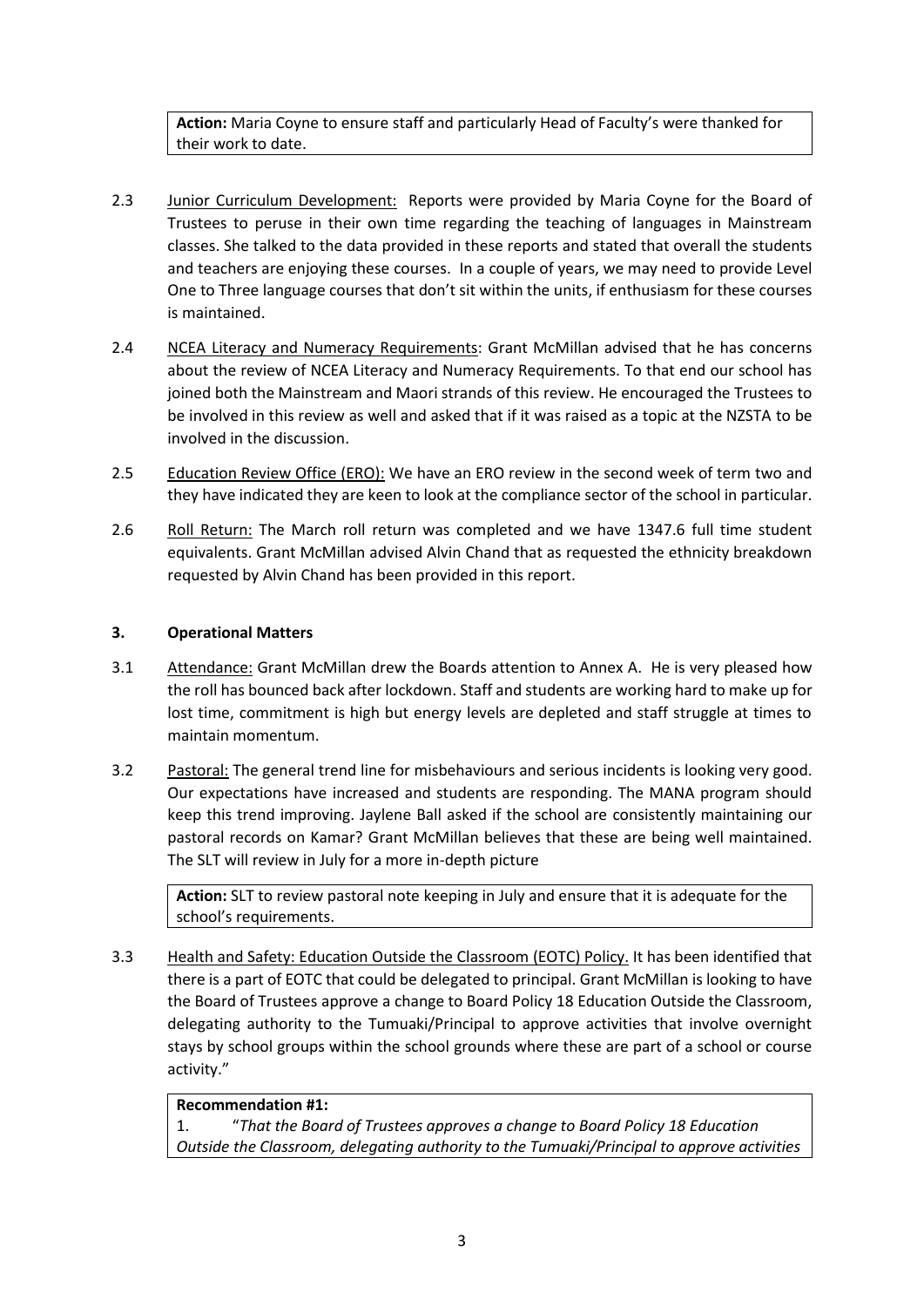*that involve overnight stays by school groups within the school grounds where these are part of a school or course activity."* **Moved:** Grant McMillan **Seconded:** Kim Dennis.

In a following discussion it was decided that the recommendation be withdrawn and fully discussed in next meeting to fully understand what the delegation of authority will cover.

**Action:** Prepare material for next Board of Trustees meeting re Board Policy 18 – Grant McMillan.

- 3.4 The Injury and Accident report: This report was presented by Philip Doyle who drew attention to the new format. It was agreed that this report be formally included into the bound Tumuaki/Principals report going forward.
- 3.5 Education Outside the Classroom (EOTC) Issues: We had two breaches of Education Outside the Classroom policy this month where in each case an activity occurred without prior approval by the Principal or the activity being signalled to the Principals Office. There was also one Potential Risk Incident that was resolved without danger to the students. Refer Tumuaki/Principals Report for further information. Grant McMillan also advised that since the report was written he had become aware of an Education Outside the Classroom issue with a couple of our dance students who are involved with a production being produced by Aorere. He will be talking to the teacher concerned.
- 3.6 We have held two successful evacuation drills during term one. However, there are still small improvements to be made to the drills. Next term we plan to hold a Seismic/Earthquake drill and a lockdown drill.
- 3.78 Financial Reports: Kim Dennis asked Philip Doyle to report on the financials. In January we had a surplus. In February the finances are more reflective on what we are expecting our monthon-month to look like. We are in a healthy position financially.

Philip Doyle drew attention to the \$102,000.00 within banking staffing and explained the rationale around this figure. Included in this report was an example of the minutes of the finance meeting held every Tuesday.

#### **4. New Government Initiatives**

4.1 New Government Initiatives: There was nothing significant to report.

**Recommendation #2:**  *"That the Board of Trustees receives the Tumuaki/Principals Report."*  **Moved:** Grant McMillan **Seconded:** Kim Dennis  **Carried Unanimously**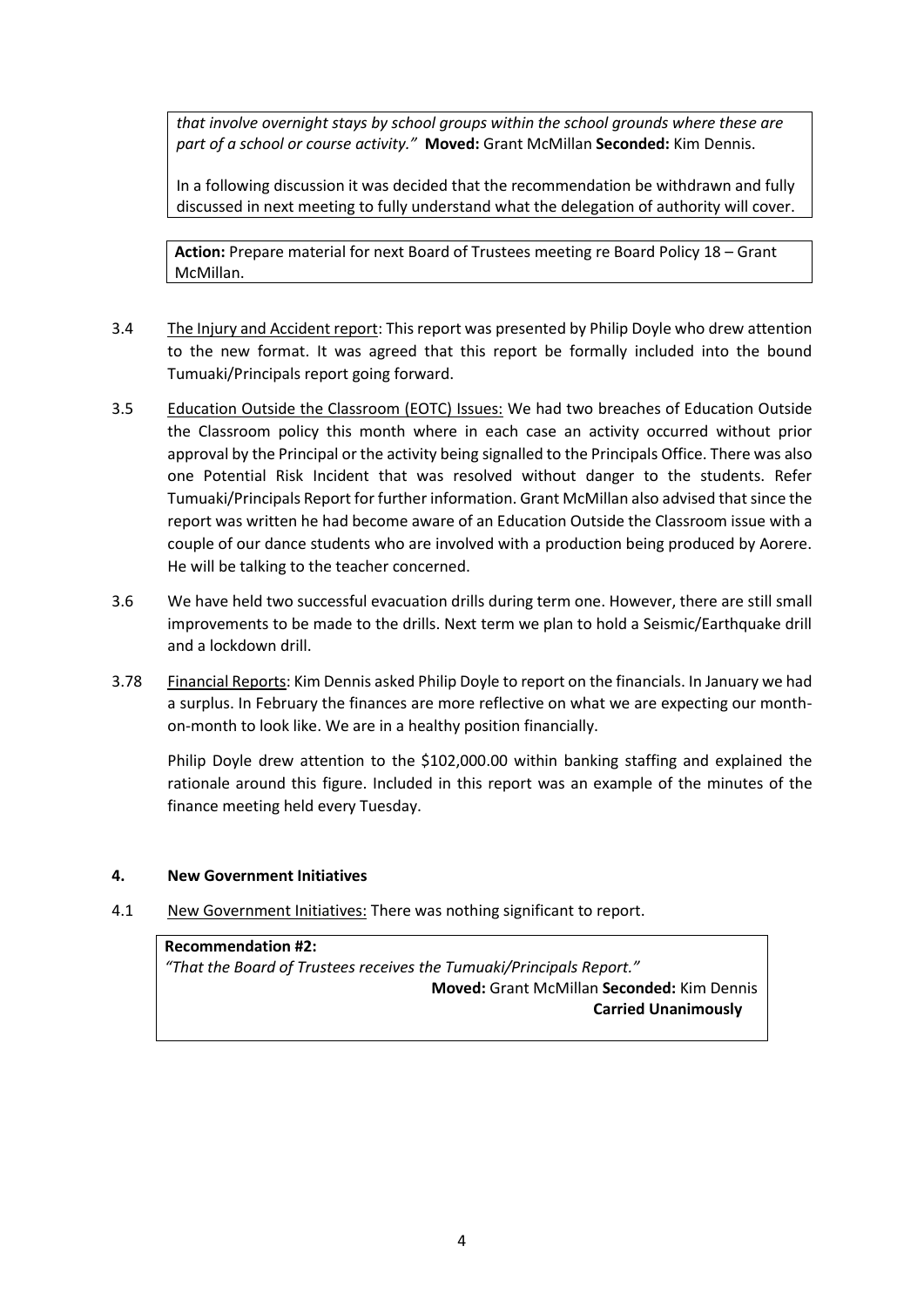### **5. Report for Sally Dalziel – Specialist Help**

5.1 Evidence for Intervention: Waru Clark thanked Grant McMillan for getting the report to the point where it made sense to outside parties; and for gathering the necessary evidence of our now robust curriculum and learning data. Waru Clark is hopeful that the Ministry of Education will come through with a sign off.

#### **6. Update on Board Work Plan**

6.1 Board Work Plan: see attached the new work plan for 2021.

**Recommendation #3:**  "*That the Board of Trustees adopts the revised Board Workplan for the 2021 Year."*  **Moved:** Grant McMillan **Seconded**: Victoria Takawe  **Carried Unanimously** 

#### 7. **General Business**

- 7.1 General Business: Eline Peni asked if we fund the Polyfest groups. Grant McMillan advised we fund a degree of money for each group for top ups on their fund-raising efforts. This goes though Philip Doyle. He noted that there was still no confirmed stage timetable for Polyfest.
- 7.2 Policies; These were briefly discussed and Jaylene Ball will provide an update next meeting.

Action: Jaylene Ball to provide an update/schedule for updating policies for 2021

#### **8. Administration**

8.1 Correspondence

| James Cook High School Board of Trustees Correspondence Inwards Record |             |              |                                     |                                                          |  |  |  |
|------------------------------------------------------------------------|-------------|--------------|-------------------------------------|----------------------------------------------------------|--|--|--|
| <b>Date</b>                                                            | <b>Type</b> | <b>From</b>  | <b>About</b>                        | <b>Presented at</b><br><b>Board</b><br><b>Meeting of</b> |  |  |  |
| 22 <sup>nd</sup> March 2021                                            | Email       | <b>NZSTA</b> | <b>NZSTA Conference</b>             | 25 <sup>th</sup> March                                   |  |  |  |
| 4 <sup>th</sup> March 2021                                             | Email       | <b>NZSTA</b> | <b>NZSTA Conference</b>             | 25 <sup>th</sup> March                                   |  |  |  |
| 24 <sup>th</sup> March 2021                                            | Email       | <b>NZSTA</b> | Fixed term employment in<br>schools | 25 <sup>th</sup> March                                   |  |  |  |

| James Cook High School Board of Trustees Correspondence Outwards Record |             |                       |                                                    |                                                          |  |  |  |
|-------------------------------------------------------------------------|-------------|-----------------------|----------------------------------------------------|----------------------------------------------------------|--|--|--|
| <b>Date</b>                                                             | <b>Type</b> | <b>From</b>           | <b>About</b>                                       | <b>Presented at</b><br><b>Board</b><br><b>Meeting of</b> |  |  |  |
| $15th$ March 2021                                                       | Letter      | <b>Grant McMillan</b> | Evidence to assist in review<br>of specialist help | 25 <sup>th</sup> March                                   |  |  |  |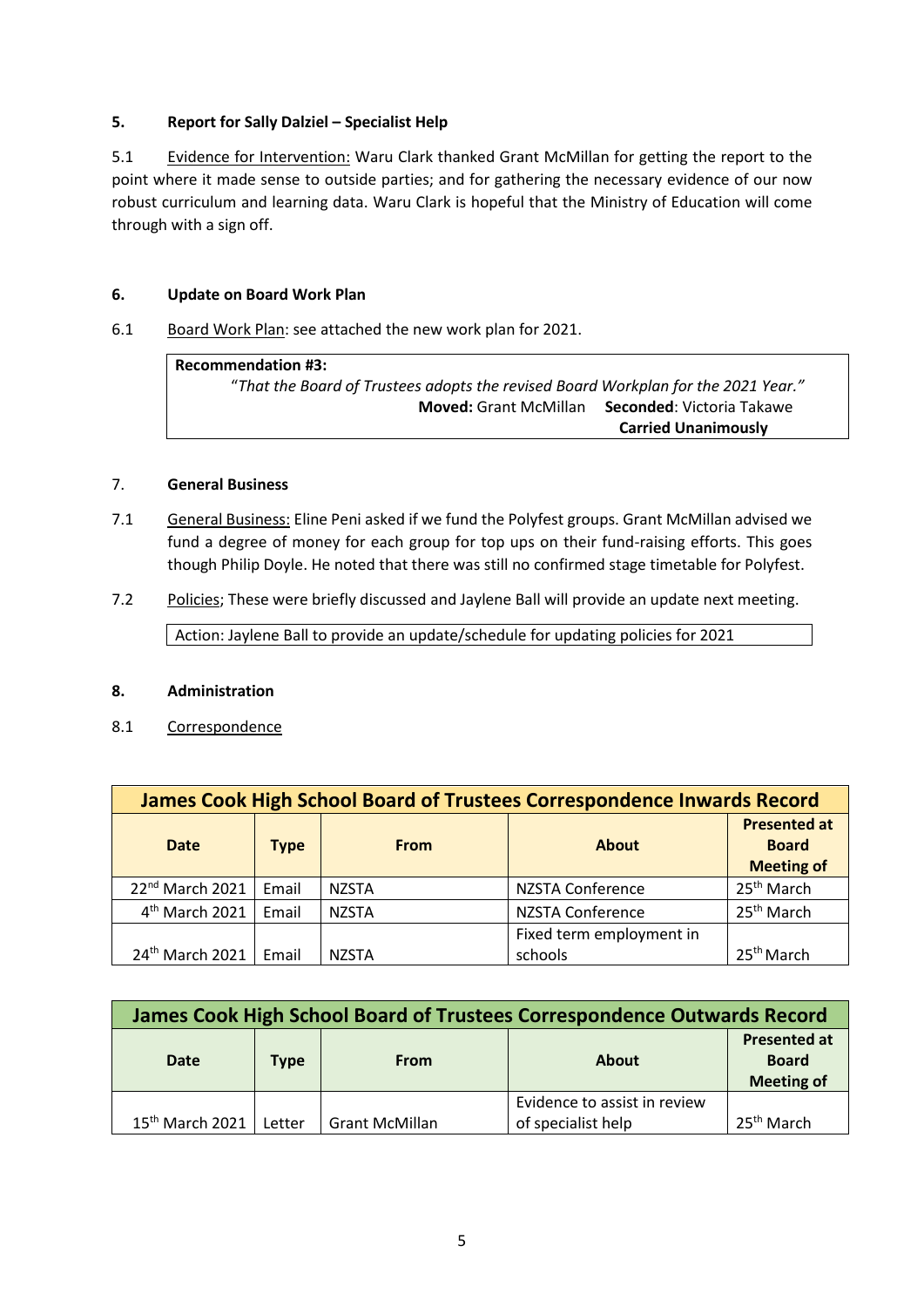#### 8.1 Confirmation of minutes from the last meeting February:

The Board checked the February minutes. Anne Farmer is to make a couple of small changes before signing off by Chairperson.

**Action:** Anne Farmer to make notated changes to February minutes

#### 8.2 Matters arising from minutes of the last meeting:

Grant McMillan requested that Anne Farmer alter the wording of the Public Excluded Business/ In Committee as per Ministry of Education request.

**Action:** Anne Farmer to fix the Public Excluded Business/In Committee wording

#### **9. Public Excluded Business/In Committee**

The Board Chairperson requested that the Meeting move into committee due to a requirement to protect the privacy of persons to be discussed:

#### **Resolution #4**:

*"I move that the public be excluded from the whole of the proceedings of this meeting."* **Moved** Grant McMillan **Seconded** Kim Dennis **Carried Unanimously** 

#### **MOTION:** RESOLUTION TO EXCLUDE THE PUBLIC

Section 48, Local Government Official Information and Meetings Act 1987 This resolution is made in reliance on Section 48(1)(a) of the Local Government Official Information and Meetings Act 1987 and the particular interest or interests protected by

Section 6 or Section 7 of that Act or Section 6 or Section 7 or Section 9 of the Official Information Act 1982, as the case may require, which would be prejudiced by the holding of the whole or the relevant part of the proceedings of the meeting in public are as follows:

#### **Resolution #5**:

"*I move that Philip Doyle Business Manager be permitted to remain at this meeting, after the public has been excluded."*

 *"I move that Anne Farmer Board Secretary be permitted to remain at this meeting after the public has been excluded."* 

> **Moved** Grant McMillan **Seconded** Kim Dennis  **Carried Unanimously**

The meeting moved into public-excluded Committee at 18:36.

Whilst in committee a variety of matters relating to Human Resources were discussed and updated for the Board. One new HR matter was introduced.

The Chairperson moved out of public excluded Committee at 18:43 pm